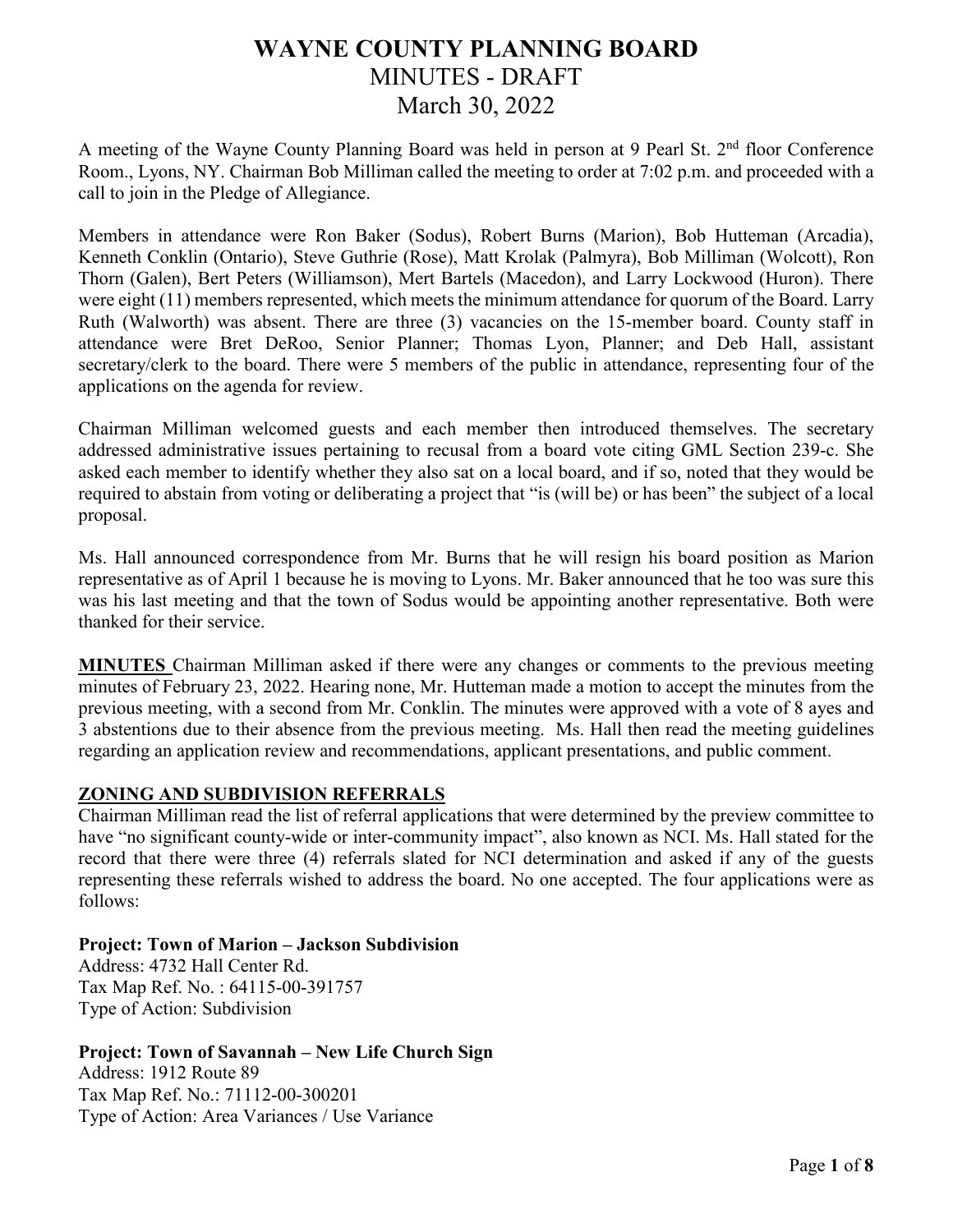**Project: Village of Sodus Point – Tunley Pole Barn** Address: 7220 Route 14 Tax Map Ref. No. : 71118-05-065826 Type of Action: Final Site Plan

#### **Project: Village of Sodus Point – Verdine / Terp / Roosa Subdivision**

Address: 8425 Sill Shore Rd. Tax Map Ref. No. : 71118-10-400570 Type of Action: Final Subdivision

The Chairman requested comments from the board. Hearing none, a motion was made to recommend that these referrals would have *no inter-municipal or countywide impact (NCI)*, and send back to their referring entities for local action. **Motion** – Mr. Peters, **Second** – Mr. Guthrie. Chairman Milliman requested voice vote. **Ayes** – 11, **Opposed** – None, **Abstention** – None. **Motion carried. Action** – Return these referrals as NCI with staff comments to the municipalities to be handled as local matters.

The Chairman then asked for the remaining six (6) projects to be presented separately by Mr. DeRoo for full Board review and discussion.

## **Project: Village of Newark – Greene & Colacino**

Address: NW Corner of Peirson Ave & Wood Lane Tax Map Ref. No. : 67110-12-975646 Type of Action: Subdivision and Site Plan

This project was presented as a subdivision of one lot into 5 lots at the corner of Peirson and Wood Lane in the Village of Newark, adjacent to the Newark School District properties. One lot would be purchased by Mike Colacino of Newark where he intends to build 6 duplex homes for a managed/rented senior living facility. Mr. Colacino was present at the meeting and discussed his background in development and management of similar facilities in the area. The private access road to this complex would come from Peirson Ave. The lot is currently zoned for multi-family. Each building would be approximately 1800 sq. ft. with each unit at about 850 sq. ft. minimum. Mr. Peters asked if the rest of the subdivided lots would be suitable for expansion. Mr. Colacino will not be the owner of those lots but believed they would be based on his project creating new sewer and water infrastructure. Mr. Guthrie asked if the private drive would allow enough room for emergency vehicle turn around and asked if a second egress to Wood Lane would be provided. Mr. Colacino stated that a curb cut onto Wood Lane was not planned and that the road was 100 ft long with three "driveway" cuts to access each building. He also said he will be installing medical pendant lighting on the exterior of each unit for easier identification of where an emergency call was reported.

Other comments to consider from staff and preview meeting included the following:

- 1. the proposed lots should be configured with enough area for each lot to contain an existing and/or construct a new wastewater treatment system (or connection to municipal sewer) that will meet local and/or New York State (e.g. Department of Health, Uniform Fire Prevention and Building Code) codes/regulations,
- 2. traffic generating characteristics of the proposal should be considered, including, but not limited to the following: driveway location(s), building area(s), parking area(s), driveway sight distances (i.e. they should meet American Association of State Highway and Transportation Officials - AASHTO recommendations) and on-site traffic circulation. Proposed on-site traffic circulation, building area and associated parking areas should be designed/developed in a manner that will provide safe pedestrian and vehicular interaction between those items as well as access to Peirson Avenue. This information could also be useful for emergency service providers to review,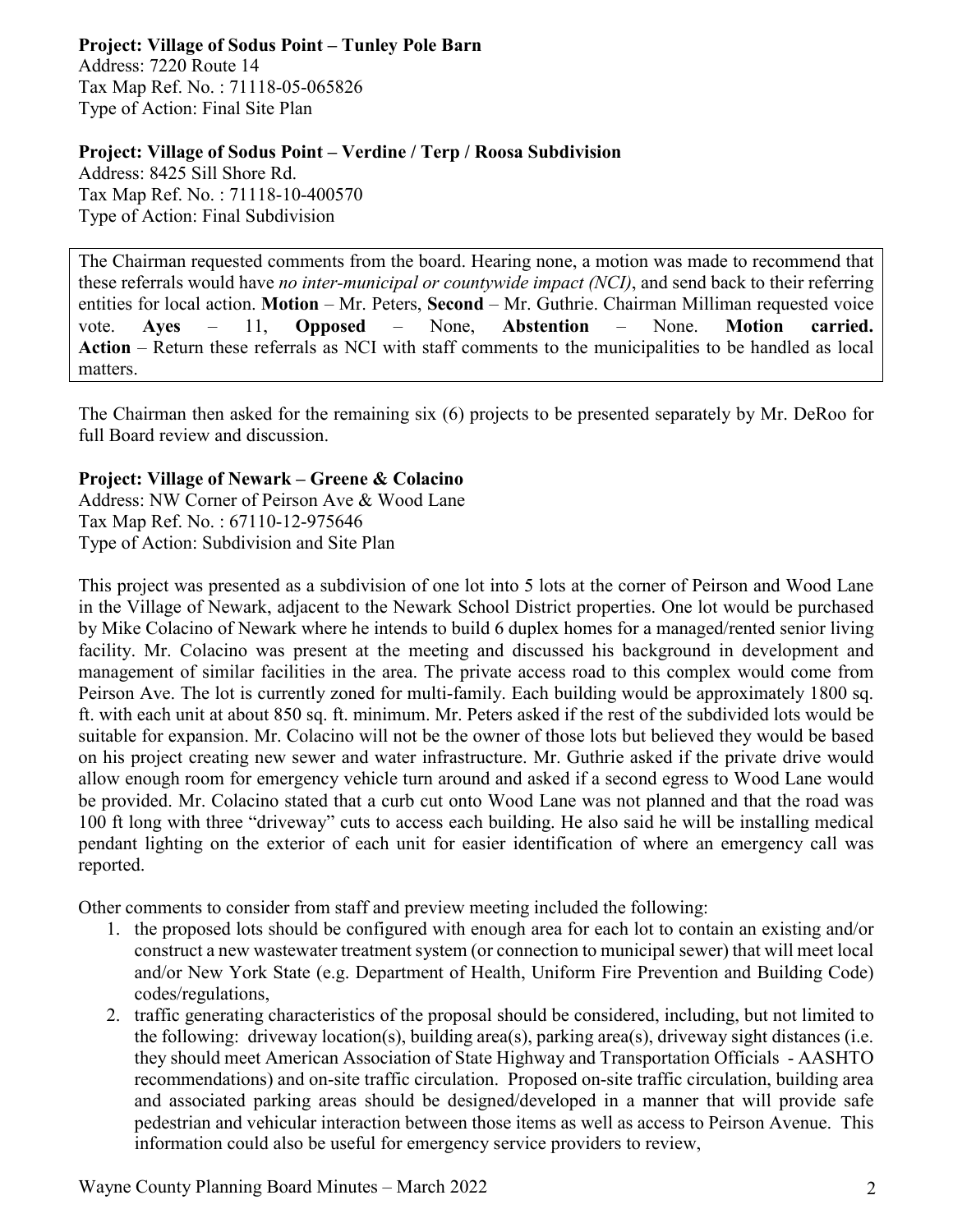- 3. emergency service providers should review plans to ensure that proposed development can be accessed and served (e.g. ambulance, law enforcement and fire),
- 4. consideration should be given to adding a turnaround area to the western end of the "proposed 30' ingress/egress" easement to help provide for items such as emergency vehicle and snowplow access,
- 5. future plans for the total acreage should be considered (if any),
- 6. all applicable/necessary easements ("cross-lot" included) should be in place to ensure that the development/subdivision maintains function and compatibility (e.g. access/driveway, parking, stormwater management, utility, etc. easements),
- 7. development, including water and wastewater treatment/sanitary service, and driveway design that includes provision for emergency service vehicle access (if applicable) must meet all local, federal and NYS codes/regulations (e.g. Department of Health, Uniform Fire Prevention and Building Codes, Department of Environmental Conservation - Phase II Stormwater Management and Erosion and Sediment Control regulations),
- 8. development should be done in a manner that keeps it compatible with surrounding land uses and is also aesthetically pleasing through use of items such as building design/materials, property maintenance, fencing, berms, landscaping, etc. and
- 9. screening (e.g. fence, berm, landscaping, etc.) should be considered to help the proposed development remain compatible with surrounding land uses.

A motion was made to recommend approval of the subdivision and site plan application with comments and return to the town. **Motion** – Mr. Guthrie, **Second** – Mr. Peters, Chairman requested voice vote. **Ayes** – 11, **Opposed** – None, **Abstention** – None. **Motion carried. Action** – Recommend approval with comments.

# **Project: Town of Macedon – Amazing Properties**

Address: 1936 Route 31 Tax Map Ref. No. : 63111-00-298861 Type of Action: Special Permit

This project is the proposed conversion of a group home into 5 handicap-accessible residential rental units near the new Lakeview Mental Health housing facility. Each unit would be 3-4 bedroom to accommodate care givers and family. Dena Vasquez of Amazing Properties LLC was in attendance to answer questions. Mr. Peters clarified that the entrance driveway is the shared entrance for the new housing facility and the auto parts store. Mr. Guthrie asked about additional parking spots for residents. Ms. Vasquez explained that the driveway is pre-existing and the parking lots will be expanded with striped zones for handicap use plus more spots per unit. She also stated that he cut-through road behind the auto parts store is open and does run through in to the West Wayne shopping plaza parking area. Her goal is to create housing for handicapaccessible independent living.

Other comments to consider from staff and preview meeting included the following:

- 1) development should be done in a manner that helps it remain compatible with surrounding land uses and is also aesthetically pleasing through use of items such as building remodeling/materials, property maintenance, etc., particularly given the site's location on the Erie Canalway National Heritage Corridor,
- 2) emergency service providers should review plans to ensure that proposed development can be accessed and served (e.g. ambulance, law enforcement and fire),
- 3) security measures should be intact (e.g. the site should be lighted),
- 4) traffic generating characteristics of the property should be considered, including, but not limited to the following: driveway location(s), building area, parking area(s), and expected traffic circulation. Proposed traffic circulation, building area and associated parking area(s) should be designed/developed in a manner that will provide safe pedestrian and vehicular interaction between those items as well as access to local roadways,

Wayne County Planning Board Minutes – March 2022 3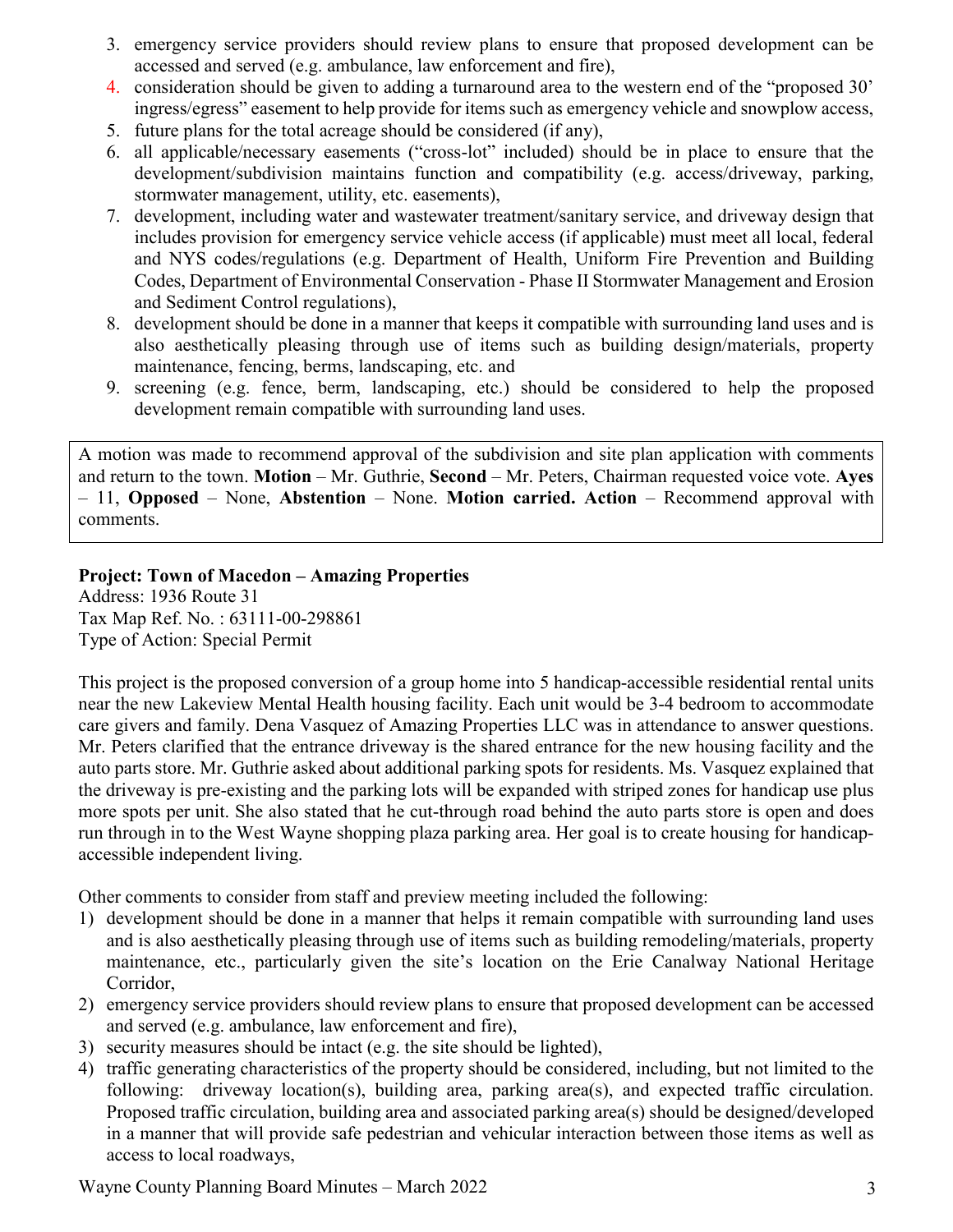- 5) all applicable/necessary easements ("cross-lot" included) should be in place to ensure that the development maintains function and compatibility (e.g. access/driveway, parking, stormwater management utility, etc. easements),
- 6) all necessary local, federal and state recommendations/regulations and approvals/permits must be followed and/or obtained (e.g. NYS Uniform Fire Prevention and Building Codes, NYS Department of Health),
- 7) the property owner(s)/applicant should be aware that portions of the parcel may contain (or be near) National wetland area (approximate mapping available online at [https://gisservices.dec.ny.gov/gis/erm/\)](https://gisservices.dec.ny.gov/gis/erm/), as well as FEMA flood zone area (approximate mapping available online at [https://msc.fema.gov/portal\)](https://msc.fema.gov/portal) and any planning/development should be done in accordance with applicable regulations and
- 8) future plans (if any) for the property should be considered.

A motion was made to recommend approval of the special permit application with comments and return to the town. **Motion** – Mr. Baker, **Second** – Mr. Conklin, Chairman requested voice vote. **Ayes** – 10, **Opposed** – None, **Abstention** – 1. Mr. Bartels due to membership on the local planning board. **Motion carried. Action** – Recommend approval with comments.

#### **Project: Town of Arcadia - Sleight NY Solar Farm**

Address: 105 Sleight Rd Tax Map Ref. No.s : 68111-00-993681; 69111-00-063552; 69111-00-110682 Type of Action: Special Permit and Site Plan

The next project reviewed was for a community solar array on 38 acres of land being developed by Renue Energy. Representative Nick Schupp was in attendance to explain the details of the project and answer questions. He stated that the panels would be moveable panels that "track" the sunlight and reset every 24 hours. He described the fencing and screening plan to accommodate neighbors' concerns about visual impacts. He also confirmed there would be no battery energy storage on site. There was some discussion and concern about the use of farmland and whether a nearby wooded lot was considered. Mr. Schupp stated to clear cut property adds much cost. Mr. Baker asked how much cement would be used to secure panels in place and how the decommission plan would be affected by the cement used. Mr. Schupp said only two small cement pads would be poured and the racks are post driven. There was concern that the developer could walk away from responsibility of decommission but Mr. Schupp said that is not possible. Mr. Guthrie said there is community impact in the loss of more farmland. Mr. Guthrie wanted it noted in the comments to the Town they need to watch carefully the land use and change of use for ag land in their town to control the loss over time. Mr. Peters asked about land assessment, tax abatement and other benefits to solar developers that would make it very unlikely the land would return to ag use after the life of the project. Other comments to consider from staff and preview meeting included the following:

- 1) development should be done in a manner that helps it remain compatible with surrounding land uses and is also aesthetically pleasing through use of items such as system design/materials, fencing, berms, landscaping, etc.,
- 2) it should be confirmed that the solar panels will not produce a glare (possibly impacting neighboring property owners, motorists, etc.),
- 3) a photovoltaic system decommissioning plan and operation and maintenance plan should be intact,
- 4) the access driveway should have sight distances available that meet AASHTO (American Association of State Highway and Transportation Officials) recommendations,
- 5) all necessary local, federal and state recommendations and approvals/permits must be followed/obtained (e.g. NYS Uniform Fire Prevention and Building Codes, NYS Department of Environmental Conservation – Phase II stormwater management and erosion and sediment control regulations, NYS Department of Agriculture and Markets - "Guidelines for Solar Energy Projects - Construction Mitigation for Agricultural Lands (Revision 10/18/2019)", NYS Office of Parks,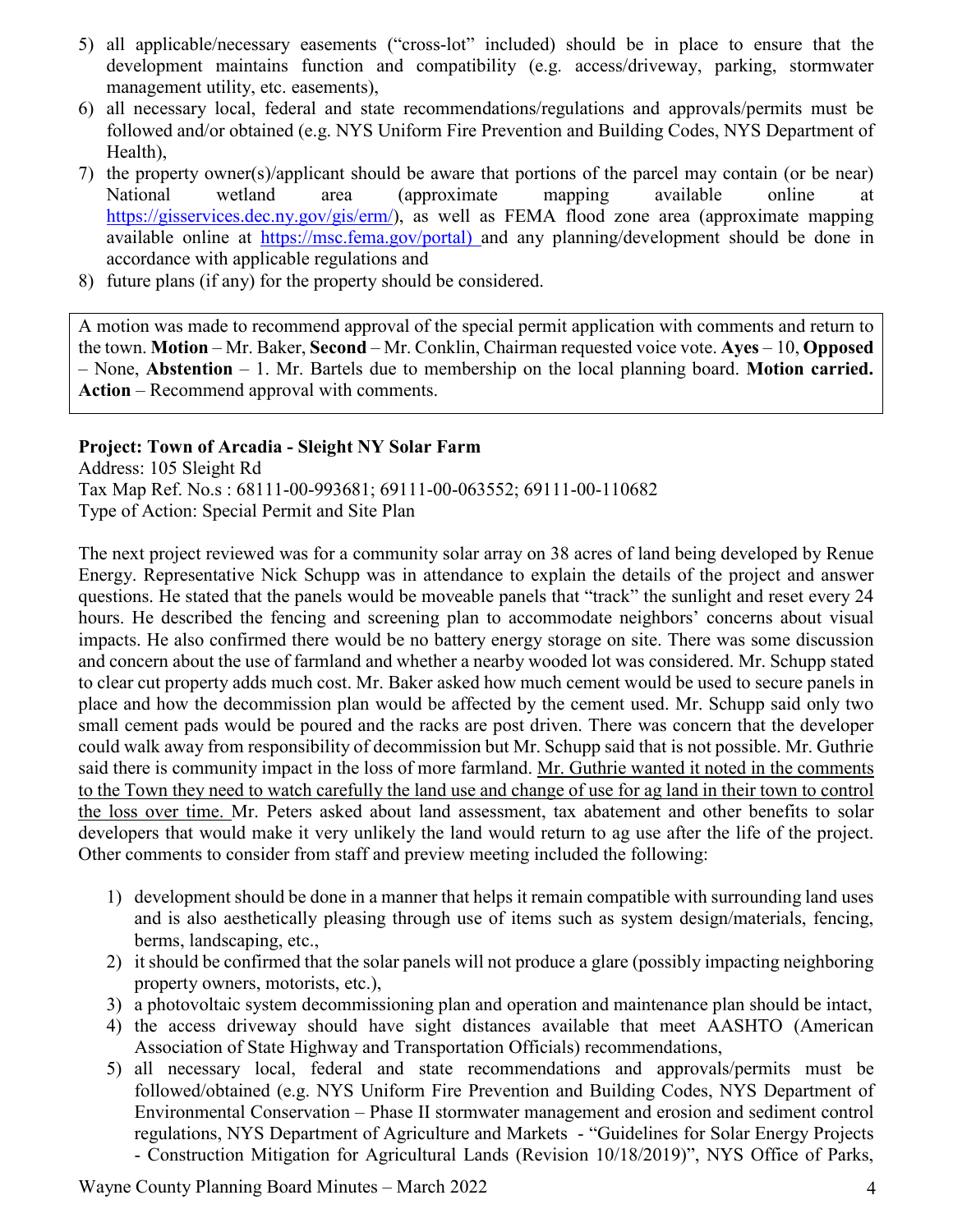Recreation and Historic Preservation/SHPO, US Army Corps of Engineers and US Fish and Wildlife Service regulations),

- 6) the property owner(s)/applicant should be aware that portions of the parcel may contain (or be near) National wetland area (approximate mapping available online at [https://gisservices.dec.ny.gov/gis/erm/\)](https://gisservices.dec.ny.gov/gis/erm/) and any planning/development should be done in accordance with applicable regulations and
- 7) future plans (if any) for the total acreage should be considered.

For additional reference, the following are items that the Board feels could be considered when reviewing PV system applications (Source: NYS Department of State, Division of Local Government Services, "Solar Energy Regulation" presentation):

## **Compatibility with neighborhood character:**

- 1. Do not negatively impact adjacent uses
- 2. Visually compatible
	- a. For example, potential impact includes glare or reflection, which might be nuisance to other property owner or impair visibility of motor vehicle drivers
- 3. Use sensitivity especially in areas containing unique architectural styles or historic structures

# **Review elements:**

- 1) Access to solar energy
- 2) Casting shadows
- 3) Blocking view sheds
- 4) Causing glare
- 5) Rain run-off

# **Decommissioning provisions:**

- Some municipalities address abandonment, decommissioning or "cessation of activity" within their regulations
- For example, "Must ensure site will be restored to useful, nonhazardous condition, including completion time frame for complete removal of collectors, mounts and other associated equipment and facilities"
- Some require decommissioning plans, especially for commercial scale projects

Additional comments related to decommissioning requirements:

- **Term**: A surety bond may be required by the Obligee and may be a decommissioning requirement. A solar system surety bond may be required for multiple years (sometimes up to **20 years or longer**) and ensures finances are available for the removal of the equipment and the restoration of the land.
- **Costs:** Given the potential costs of decommissioning and land reclamation, it is reasonable for landowners and local governments to proactively consider system removal guarantees. A licensed professional engineer, preferably with solar development experience, can estimate decommissioning costs, which vary across the United States. Decommissioning costs will vary depending upon project size, location, and complexity. Estimated costs for decommissioning a 2MW solar panel system are approximately \$100,000 (*Decommissioning Solar Panel Systems-NYSERDA* https://www.nyserda.ny.gov/solarguidebook)

Also for reference, the Board is seeking additional information to help them consider and assess the relationship between items such as agricultural and farmland protection efforts, NYS clean energy goals, comprehensive plans/local zoning regulations and details regarding proposed photovoltaic (PV) system development. Since late 2016, the WCPB has now reviewed twenty-one (21) similarly sized PV systems (2 - 4+ megawatt AC) from municipalities across the county, including 1 on a former municipal landfill. Records indicate that at least 14 of the applications appear to have been approved locally, and 8 of those systems appear to have been constructed, resulting in a total of approximately 126 acres of "solar project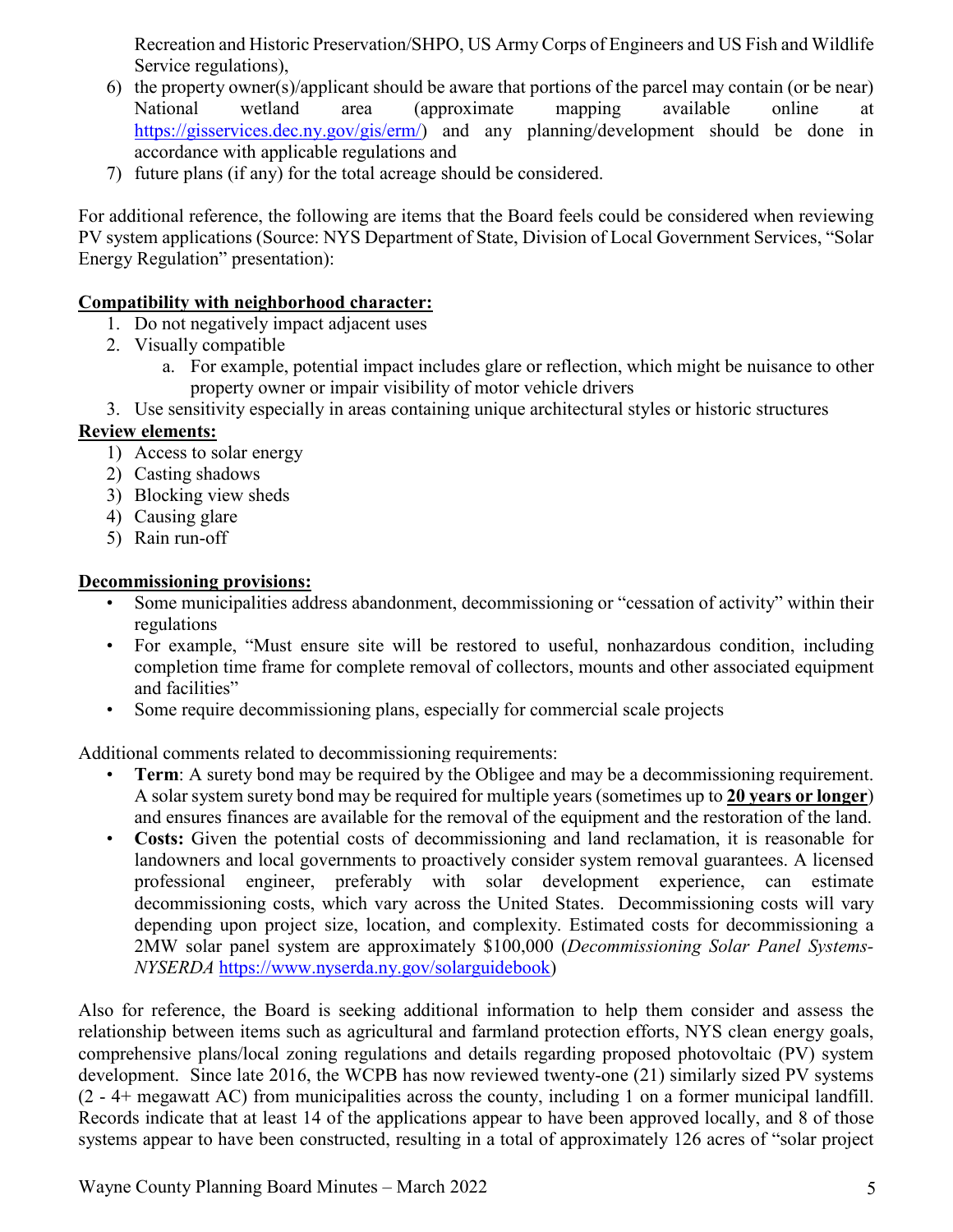area". If approved and built, the 21 applications would comprise approximately 402 acres of solar project area, which includes 25 acres of project area in a former municipal landfill.

In their review, the Board has noticed that several, but not all, of the proposals were for siting systems on active farmland. While some municipalities, such as Arcadia, potentially permit solar developments on farmland, the Board is still interested in continuing to explore development options that would help minimize farmland impacts. As a note, both the NYS Department of Agriculture and Markets [\(https://agriculture.ny.gov/\)](https://agriculture.ny.gov/) as well as the American Farmland Trust [\(https://farmland.org/\)](https://farmland.org/) offer guidance documents regarding ways to protect farmland while permitting solar development.

To offer some perspective, Wayne County Real Property Tax (RPT) records indicate there are approximately 376,783 acres in the county. Combining RPT data with US Department of Agriculture (USDA), Natural Resources Conservation Service (NRCS) soils data, approximately 70.4% of the total soils in Wayne County are included in one of the following soil categories:

-"**prime farmland**" - approximately **165,030 acres** - 43.8%

-"**prime farmland if drained**" - approximately **46,981 acres**– 12.5 % and

-"**farmland of statewide importance**" - approximately **53,419 acres**– 14.2 % (Wayne County Office of Real Property Tax Service parcel boundaries and USDA Soil Survey).

The remaining 29.6 % of countywide soil is defined in other categories.

Given discussion with PV system developers, there are site-specific design requirements and therefore certain parcels/sites have attributes that are better suited for development than others. Attributes that have been referenced include, but are not necessarily limited to, proximity to three-phase electric power as well as utility company substations. The substations then need to have the capacity to handle the generated power. Reportedly, an agency such as NYSERDA, and possibly the applicable utility company, may be able to offer guidance regarding where PV systems can "tie into the grid". If so, it could be beneficial to contact a representative from NYSERDA and/or NYSEG / RG&E to help determine where PV systems are feasible in the town and ultimately determine how much acreage/farmland will potentially be used for PV development.

A motion was made to recommend approval of the special permit and site plan with comments and return to the town. **Motion** – Mr. Guthrie, **Second** – Mr. Peters, Chairman requested voice vote. **Ayes** – 8, **Opposed** – 2, **Abstention** – 1 Mr. Hutteman due to membership on the local planning board. **Motion carried. Action** – Return to town with noted recommendation for approval with comments.

**Project: Town of Rose – Local Laws #2 and #3** Address: Town of Rose Tax Map Ref. No.s : N/A Type of Action: Amendment to Text

Town of Rose is seeking to amend the local Zoning Law to provide for better regulations for review and approval of site plans (Law  $#2$ ), and minor and major subdivisions (Law  $#3$ ). Paul Wilson was present as a representative of the Town of Rose. He clarified the desire of the town to review subdivisions before they come to the county clerk, and to avoid landlocked lots and self-created hardships for property owners who subdivide without town review. The board agreed this was a good practice for the town. Other comments for consideration were as follows:

Wayne County Planning Board Minutes – March 2022 6 The Town attorney should review and approve the proposed amendments. As the Town progresses with efforts to update the comprehensive plan and supporting codes, the documents and web links at this site <https://web.co.wayne.ny.us/640/Planning-Board-Resources> may contain useful information available from the NYS Department of State, such as Creating the Community you want; Questions for Analysis and Evaluation of Existing Zoning; Zoning and the Comp plan; and Guidebook for local governments.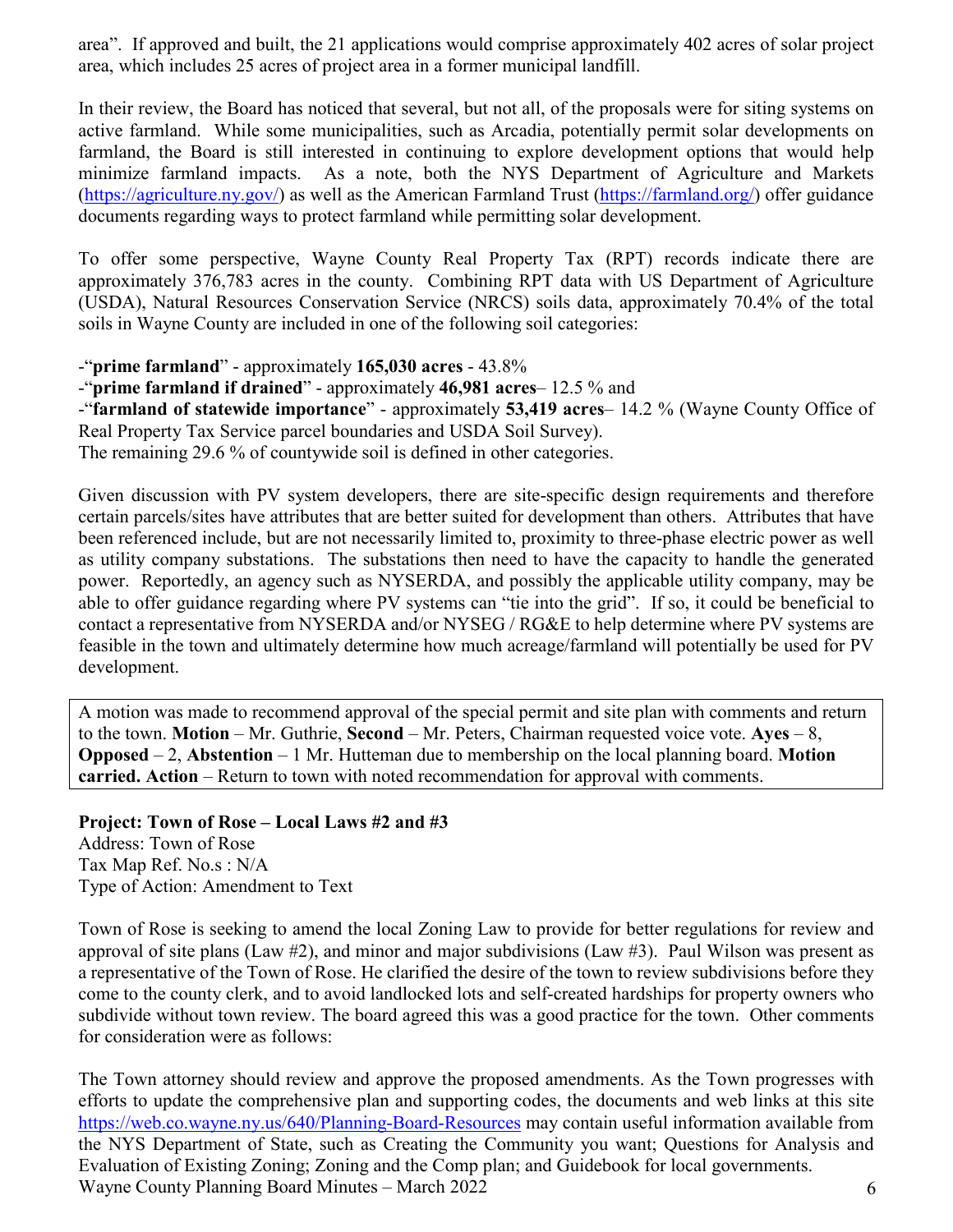A motion was made to recommend approval of the referrals for Amendment to Text with comments and return to the town. **Motion for Law #2** – Mr. Hutteman, **Second** – Mr. Krolak, Chairman requested voice vote. **Ayes** – 10, **Opposed** – 0, **Abstention** – 1 Mr. Guthrie due to membership on the local planning board. **Motion carried.** 

**Motion for Law #3 –** Mr. Baker, Second – Mr. Bartels, Chariman requested voice vote. Ayes – 10, Opposed – 0, Abstention – 1, Mr. Guthrie due to membership on local planning board. **Action** – Return both referrals to town with noted recommendation for approval with comments.

## **Project: Village of Sodus Point – Sodus Marina RV Park**

Address: 7399 Route 14 Tax Map Ref. No.s : 71119-17-030027 Type of Action: Final Site Plan

The project was presented by Mr. DeRoo and no representative was available at the meeting. The application was seeking to add 11 camp sites to an existing seasonal RV Park. Mr. Guthrie asked about the railroad and county right of way that cut across the proposed site and whether railroad or county easements were still intact. No information regarding the easements had come in with the application. Mr. Guthrie suggested that there was not enough information about the easements and the rights associated with further development on the right of way, nor enough details regarding the easement for the board to make a decision. Other comments provided as part of preview included:

- 1) all necessary easements, "cross-lot" included, should be in place and complied with to ensure that applicable existing and potential future development(s) can maintain their function and compatibility (e.g. access/driveway, street, parking, stormwater management, utility, etc. easements),
- 2) the proposed development should be done in a manner that helps it remain compatible with surrounding land uses and also aesthetically pleasing through use of items such as site design/materials, fencing, berms, landscaping, maintenance, etc., particularly given that the parcel is visible from the highly traveled NYS Rt. 14/Seaway Trail,
- 3) screening (e.g. fence, berm, landscaping, etc.) should be used to help the proposed development remain compatible with surrounding land uses (i.e. mitigate aesthetic, noise and dust impacts – use fencing/berms to help reduce noise impacts from use of equipment, pave driveway to reduce dust impacts, etc.), if applicable,
- 4) dust control measures should be considered, and implemented if necessary, for the stone/gravel access driveway,
- 5) "operational noises" should be mitigated (i.e. noise generated by proposed business activity should not impact nearby land uses), if applicable,
- 6) emergency service vehicle access should be provided and local emergency service providers should review plans to ensure that proposed development can be accessed and served (e.g. ambulance, law enforcement and fire),
- 7) all toxic/hazardous materials that may be associated with any on-site activity should be properly stored, handled and disposed of (if applicable),
- 8) security measures should be intact (e.g. the site should be lighted),
- 9) outside storage should be limited (e.g. items in disrepair should not be permitted to accumulate),
- 10) all necessary local, federal and state recommendations/regulations and approvals/permits must be followed/obtained (e.g. NYS Uniform Fire Prevention and Building Codes – a hydrant is shown on the site plan that is near the proposed structure, NYS Department of Health, NYS Department of Environmental Conservation - Stormwater Management and Erosion and Sediment Control, etc.),
- 11) future plans (if any) for the total acreage should be considered,
- 12) the property owner(s) should be aware that portions of the parcel may contain (or be near) National wetland wetland area (approximate mapping available online at [https://gisservices.dec.ny.gov/gis/erm/\)](https://gisservices.dec.ny.gov/gis/erm/) as well as FEMA flood zone area (approximate mapping
- Wayne County Planning Board Minutes March 2022 7